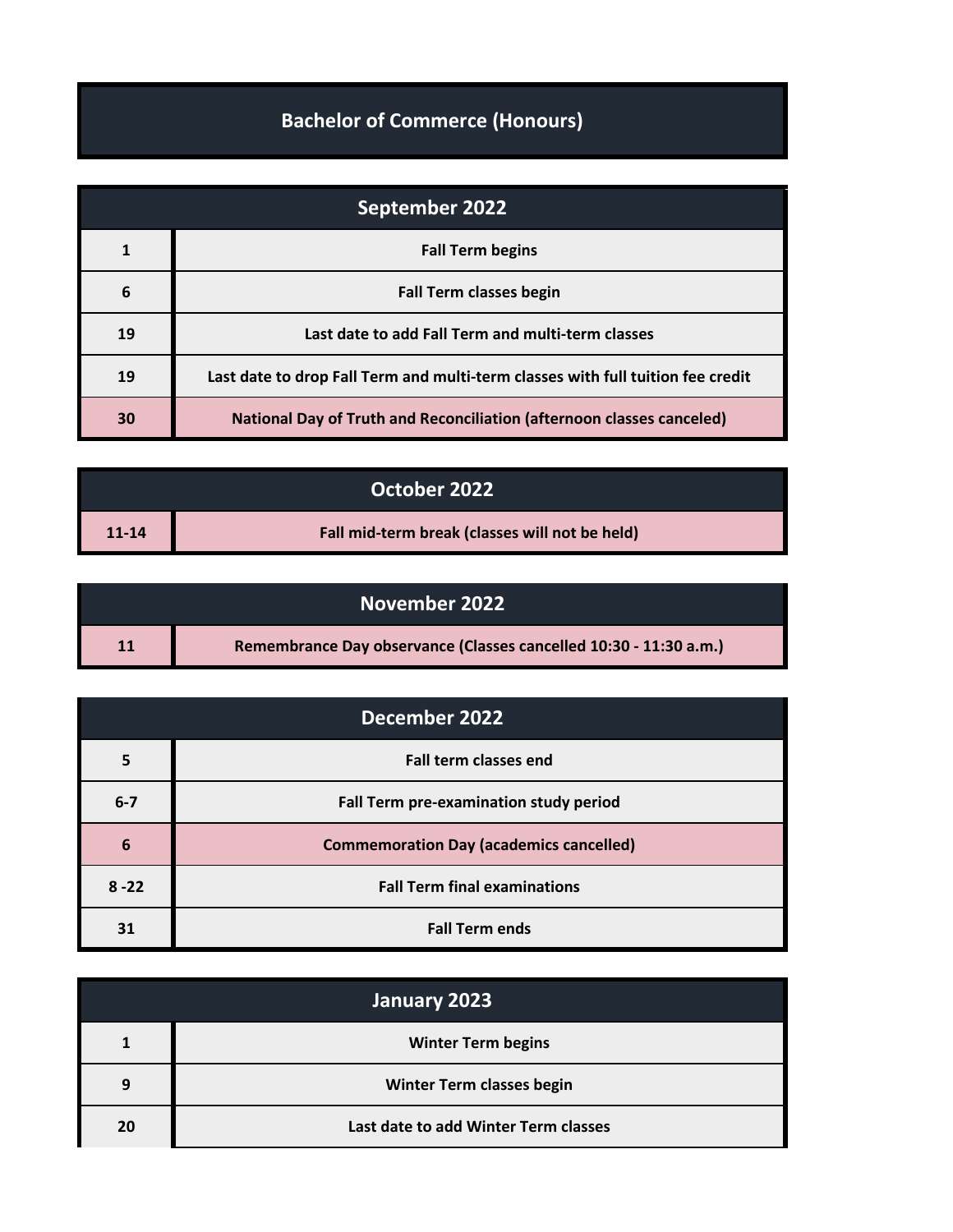| <b>February 2023</b> |                                               |
|----------------------|-----------------------------------------------|
| 20                   | <b>Family Day (classes will not be held)</b>  |
| $20 - 24$            | Mid-term Reading Week (all classes cancelled) |

## **March 2023**

| <b>April 2023</b> |                                                          |
|-------------------|----------------------------------------------------------|
| 10                | <b>Winter Term classes end</b>                           |
| $11 - 13$         | Winter Term pre-examination study period                 |
| $14 - 28$         | Final examinations in Winter Term and multi-term classes |
| 30                | <b>Winter Term ends</b>                                  |

| <b>May 2023</b> |                                                                                               |
|-----------------|-----------------------------------------------------------------------------------------------|
|                 | <b>Summer Term begins</b>                                                                     |
|                 | Summer Term classes begin (May-June/6W1 and May-July/12W sessions)                            |
| 5               | Last date to add Summer Term classes (May-June/6W1 session)                                   |
| 5               | Last date to drop Summer Term classes (May-June/6W1) with full tuition fee credit             |
| 5               | Last date to add Summer Term classes (May-July 12W session)                                   |
| 12              | Last date to drop Summer Term classes (May-July/12W sessions) with full tuition fee<br>credit |

| <b>June 2023</b> |                                                                      |
|------------------|----------------------------------------------------------------------|
| 12               | Summer Term classes (May-June/6W1 Session) end                       |
| $15 - 17$        | Summer Term examinations in May-June/6W1 Session classes (TENTATIVE) |